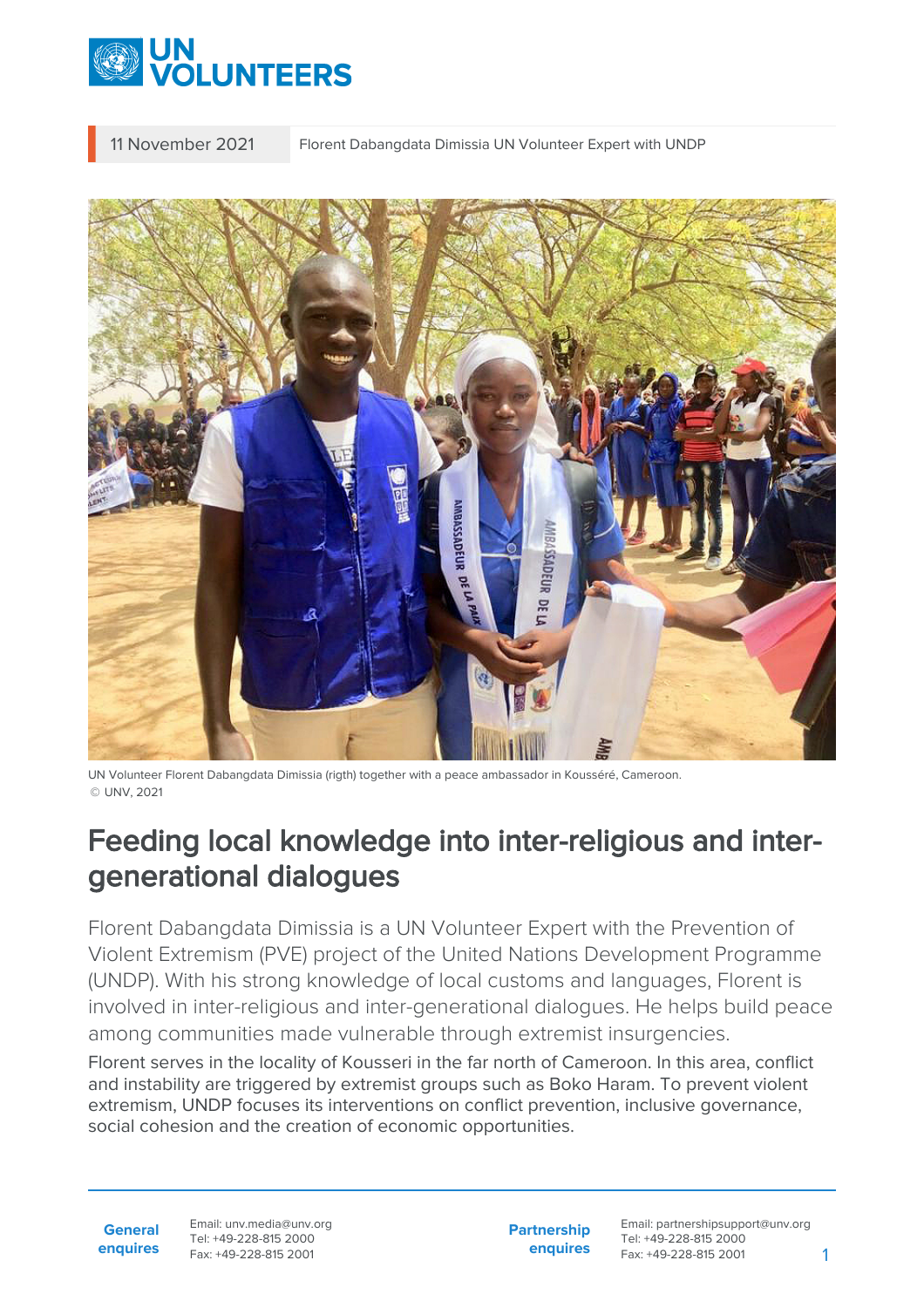

As part of UNDP, Florent's assignment is focused on the social inclusion of youth. He collaborates mainly with youth groups and organizes social and recreative activities, such as soccer and handball games, to bring youth together. For instance, he participated in the rehabilitation of the Makary Youth Promotion Centre and the set-up of a multimedia centre for youth in the town of Fotokol.

Florent is a valuable resource, especially at the grassroots level where he is active. He was involved in the training, socio-economic integration and support of nearly 600 young people. Florent works independently and with full responsibility to empower internallydisplaced persons, refugees and Boko Haram victims. --Zephirin Emini, Head of UNDP's Governance and Crisis Prevention Unit, Cameroon

Florent's work brings smiles to vulnerable people who have lost everything because of the Boko Haram crisis.

"I particularly remember Mahamat Abakachi, a young father of eight children who had to travel from village to village to sell his agricultural products, risking his life. Thanks to the UNDP cash programme set up to facilitate socio-economic reintegration, he has managed to open a store. Mahamat's life has improved considerably through this stable source of income. He has even been able to re-enroll his children, who had previously spent a year out of school," Florent shares.

With a strong knowledge of the locality, customs and local languages, Florent is involved in inter-religious and inter-generational dialogues. Together with local communities, he works with traditional and religious authorities, women and youth leaders to identify possible sources of conflict and provide solutions through peaceful conflict resolution. They set up community-based early warning systems that include peace ambassadors to fight violent extremism.

**I** love what I do, despite the security challenges and the difficulty of accessing some communities due to road conditions. Serving vulnerable people has allowed me to develop more empathy and a greater appreciation for human life. I am certain that this experience will open new doors for my career growth in the humanitarian field. --Florent Dabangdata Dimissia, UN Volunteer Expert with UNDP

**General enquires** Email: unv.media@unv.org Tel: +49-228-815 2000 Fax: +49-228-815 2001

**Partnership enquires**

Email: partnershipsupport@unv.org Tel: +49-228-815 2000 Fax: +49-228-815 2001 2